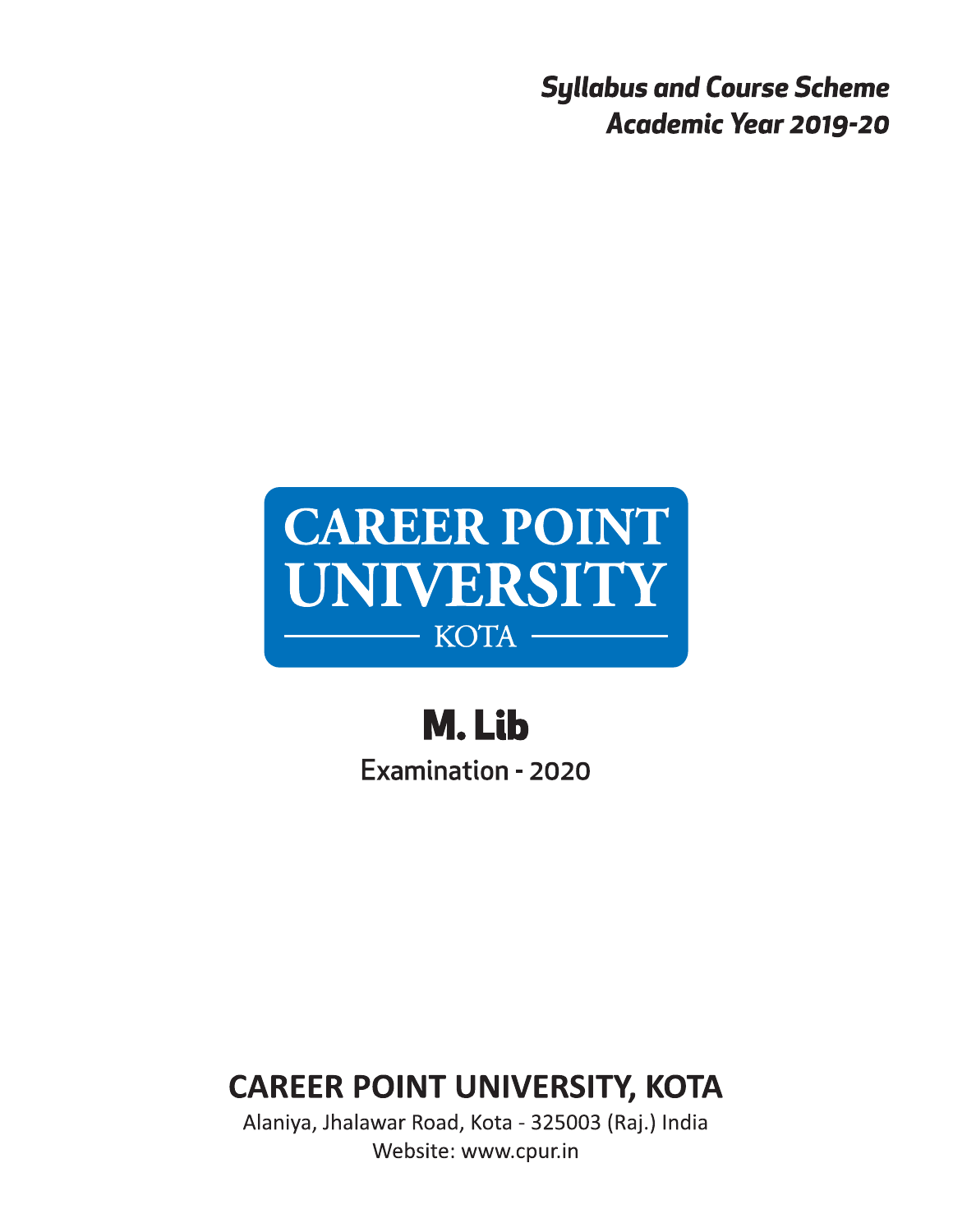



# Master of Library and Information Science

## Compulsory

MLIS-101 Information Communication and Society MLIS-102 Research Methodology MLIS-103 Information Storage and Retrieval MLIS-104 Information Sources, Systems & Services MLIS-105 Information Products and Services MLIS-106 Management of Library and Information Centre MLIS-107 Information Technology: Fundamentals and Application

# Optional (Any One)

MLIS-108 Preservation and Conservation of Library Material MLIS-109 Academic Library System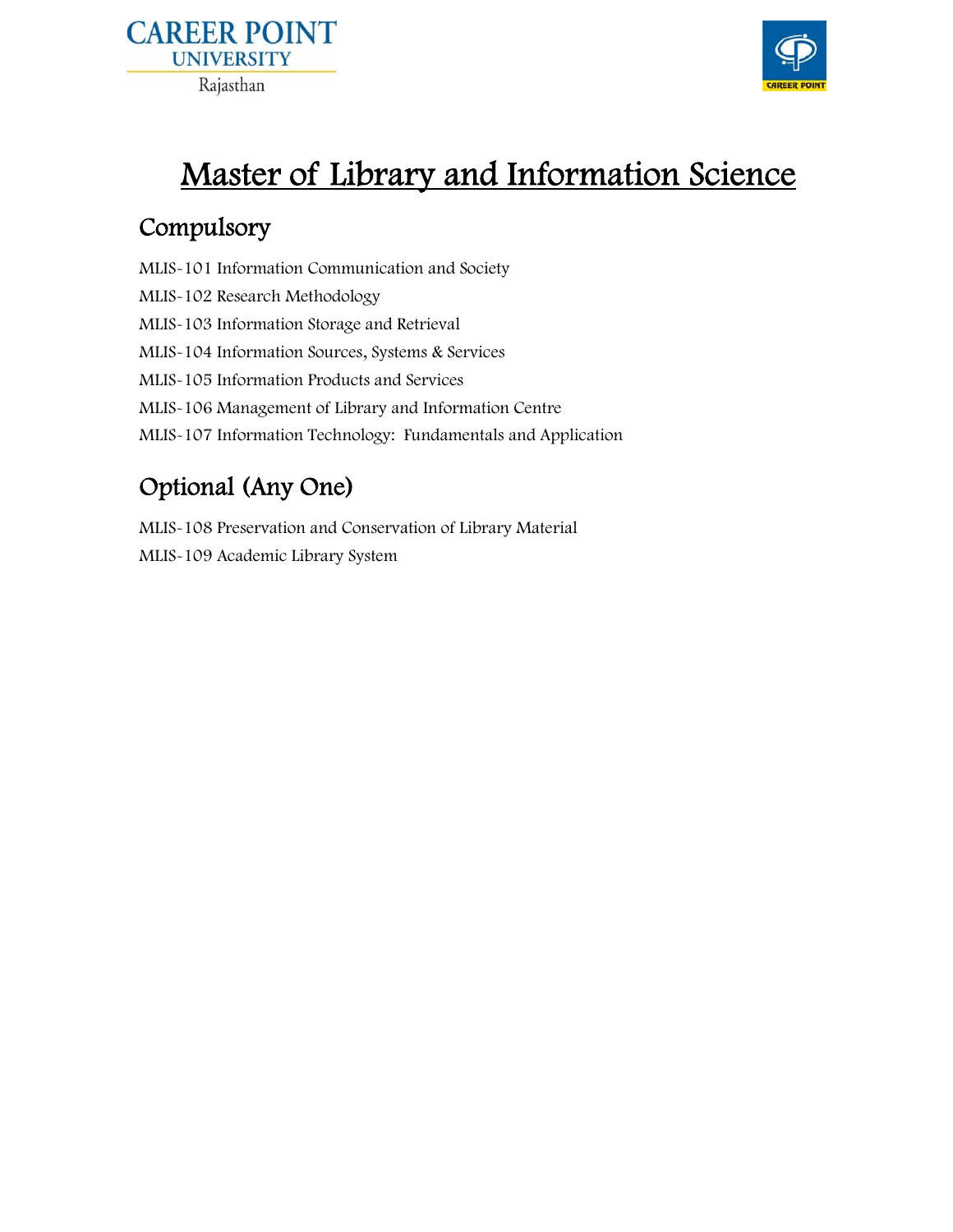



## Syllabus of Master of Library and Information Science (MLIS)

## Compulsory

## MLIS 101 : INFORMATION, COMMUNICATION AND SOCIETY

#### Module-1 : Information : Its Nature, Property and Scope

Unit-1: Comparative Study of data, information and knowledge Unit-2: Data: Definition, Types, Nature, Properties & Scope Unit-3: Information: Definition,Types, Nature, Properties & Scope Unit-4: Information Science as a discipline

### Module-2 : Information Generation and Communication

Unit-5: Evolution of human communication and Media Unit-6: Generation of information: Models and Forms Unit-7: Information Theory : Shannon & Weaver, Entropy Unit-8: Communication process & media

#### Module-3 : Knowledge Generation Cycle

Unit-9: Structure and Development of Knowledge Unit-10: Knowledge Generation to Utilization Unit-11: Knowledge and Societal Survival

#### Module-4 : Information and Society

Unit-12: Social Implications of information Unit-13: Information as an economic Resource Unit-14: Information Policies: National & International Unit-15: Information Society

## MLIS 102 : RESEARCH METHODOLOGY

#### Module-1 : Introduction to Research Methodology

Unit-1 Basic Concept of Research Unit-2 Research Problems and Process of Research Unit-3 Ethical Consideration in Research Unit-4 Evaluation of Completed Research

## Module-2 : Research Design

Unit-5 Definition and Types of Research Design Unit-6 Observations, Descriptive, Diagonistic , Exploratory and Experimental Formulation Unit-7 Survey Analysis, Content Analysis, Sociometric Techniques Unit-8 Constructive Typology, Projective Techniques and Statistical Study Unit-9 Case Study and Evaluation Study

#### Module-3 : Methods of Research

Unit-10 Experimental Research in Librarianship Unit-11 Survey Research in Librarianship Unit-12 Historical Research in Librarianship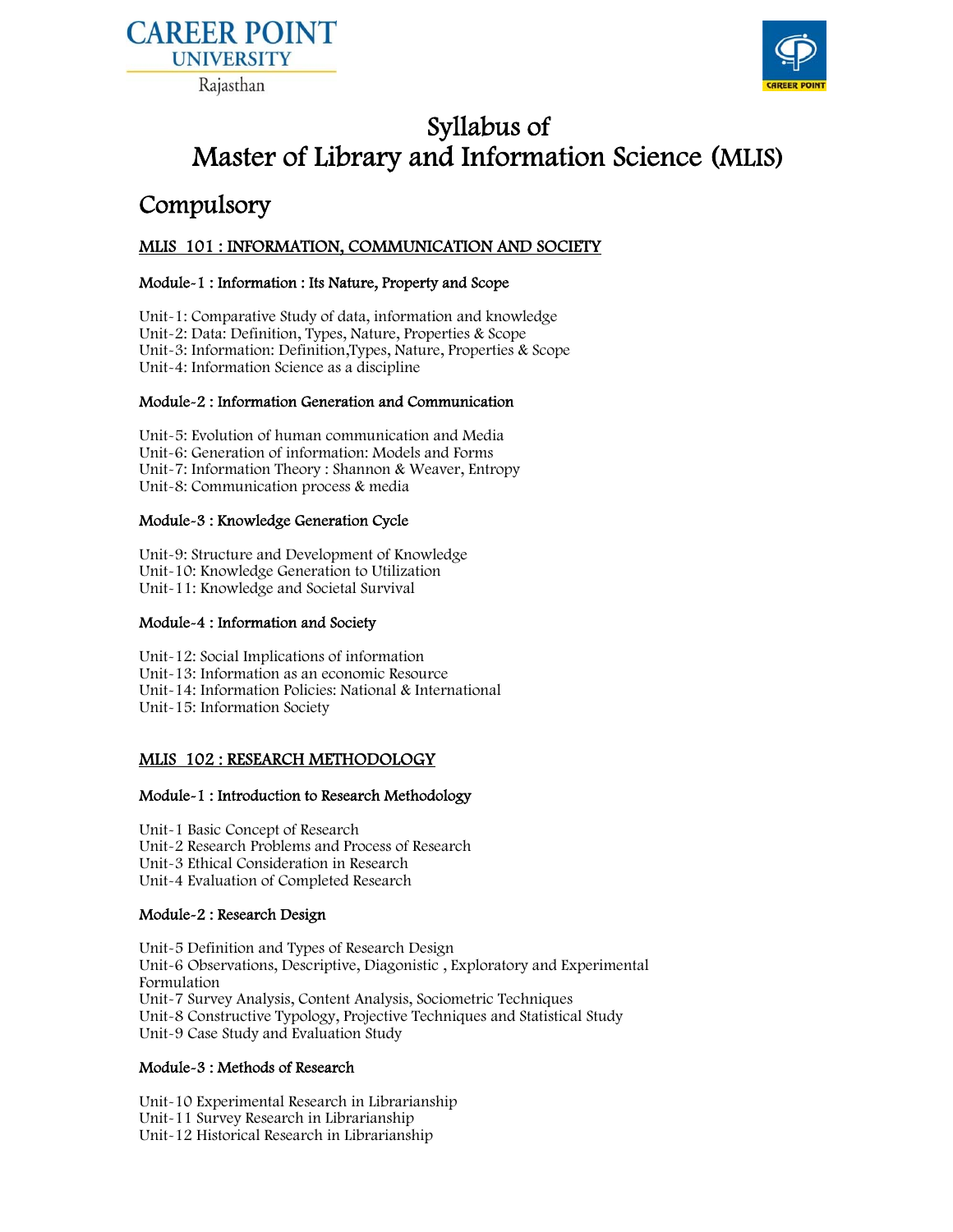

Rajasthan

Unit-13 Operations Research in Librarianship Unit-14 Additional Research Methods in Librarianship

#### Module-4 : Testing of Hypothesis

Unit-15 Definition and Delimiting of the Problem Unit-16 Measures of Central Tendency, Measures of Association, Correlation Coefficient and other Contingencies Unit-17 Regression Analysis and Time Series Analysis Unit-18 Analysis and Inference Unit-19 Writing the Research Proposal Unit-20 Writing Research Report

### MLIS 103 : INFORMATION STORAGE AND RETRIEVAL

#### Module-1 : Intellectual Organisation of Information

Unit-1 Intellectual Organisation : an Overview Unit-2 Classification Systems : General Systems Unit-3 Classification Systems : Special Systems Unit-4 Thesaurus : Structure and Functions

#### Module-2 : Bibliographic Description and Subject Indexing

Unit-5 Bibliographic description: an overview Unit-6 Standards for Bibliographic Record Format Unit-7 Bibliographic description of non-print media Unit-8 Metadata Unit-9 Indexing in theory and practice

#### Module-3 : Indexing Languages and Vocabulary Control

Unit-10 Indexing Languages: Types and Characteristics Unit-11 Vocabulary Control, Tools of Vocabulary Control Unit-12 Structure and Construction of an IR Thesaurus Unit-13 Trends in Automatic Indexing

#### Module-4 : Information Retrieval

Unit-14 IR Models, Search Strategies, Feedback Unit-15 Evaluation of IR Systems Unit-16 Information Retrieval Techniques Unit-16 Trends in IR Models

#### MLIS 104 : INFORMATION SOURCES, SYSTEMS AND SERVICES

#### Module-1 : Multimedia

Unit -1: Physical Media of Information Unit - 2 Print - media, Multimedia (Hypermedia) & Hypertext Unit - 3 Non - print media: Microform, Electronic and Optical media

#### Module - 2 : Information Sources. Systems and Services Subject - Wise Organised

Unit - 4: Humanities Unit - 5: Social Sciences Unit - 6: Science and Technology Unit - 7: Non - disciplinary Subjects Unit - 8: International Organisations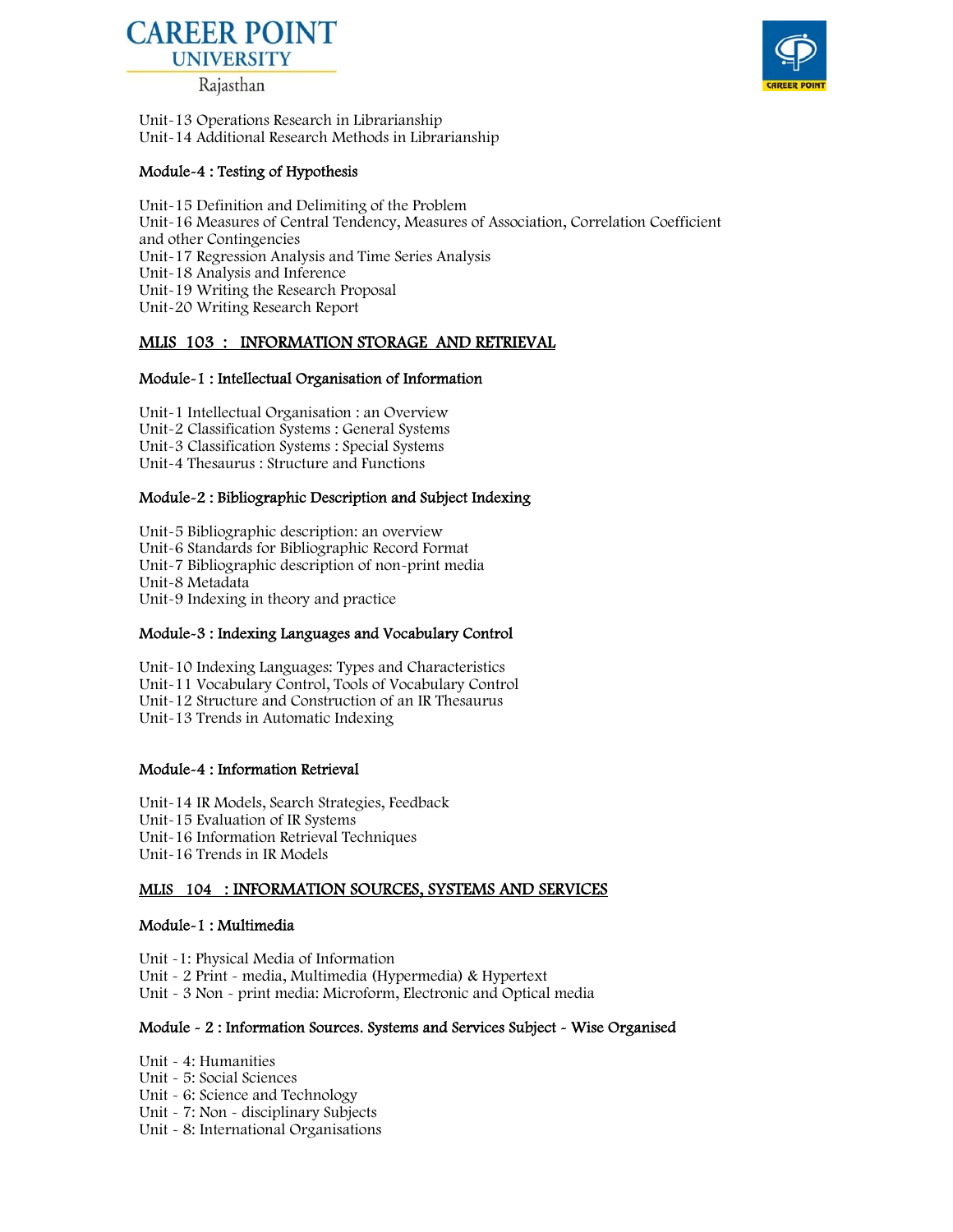

Rajasthan

#### Module - 3 : Information Sources for Users

- Unit 9: Content analysis and its correlation to clientele
- Unit -10: Customised Organisation of Information Sources
- Unit 11 : Aids to Information Sources

#### Module- 4 : Information Services

- Unit -12 : Information Services: concepts, definitions, need and trends
- Unit -13 : Evaluation of Alerting Services (CAS, SDI), Bibliographic, Referral, Document Delivery and Translation Services
- Unit -14 : Study of National and International Information Systems and Services

## MLIS 105 : INFORMATION PRODUCTS AND SERVICES

#### Module-1 : Information Institutions

Unit-1 Information Institutions : Evolution and Growth Unit-2 Information Centers : Types and their Organisations Unit-3 Data Centers and Referral Centers Unit-4 Information Analysis and Consolidation Centers

#### Module-2 : Information Services

Unit-5 Literature Searches and Bibliographies Unit-6 Document Delivery Service Unit-7 Translation Services

#### Module-3 : Information Products

Unit-8 Information Newsletters, House Bulletins, In-house Communications Unit-9 Trade and Product Bulletins Unit-10 State-of the-art Report and Trend Reports Unit-11 Technical Digest

#### Module-4 : Date-base Support Services

Unit-12 Data-bases : types and uses Unit-13 Data-base Intermediaries such as Searchers, Editors, etc. Unit-14 On-line Information Systems and Information Networks

## MLIS 106 : MANAGEMENT OF LIBRARY AND INFORMATION CENTRES

#### Module-1 : Management Perspectives

Unit-1 Principles of Management Unit-2 Management Functions Unit-3 Managerial Quality and Leadership Unit-4 Schools of Management Thought

#### Module-2: System Analysis and Control

Unit-5 Library as a System Unit-6 Project Management, PERT\CPM Unit-7 Decision Tables Unit-8 Performance Evaluation, Standards, MIS Unit-9 Work Flow and Organisation Routines

#### Module-3 : Personnel Management

Unit-10 Overview of Personnel Management Unit-11 Manpower Planning

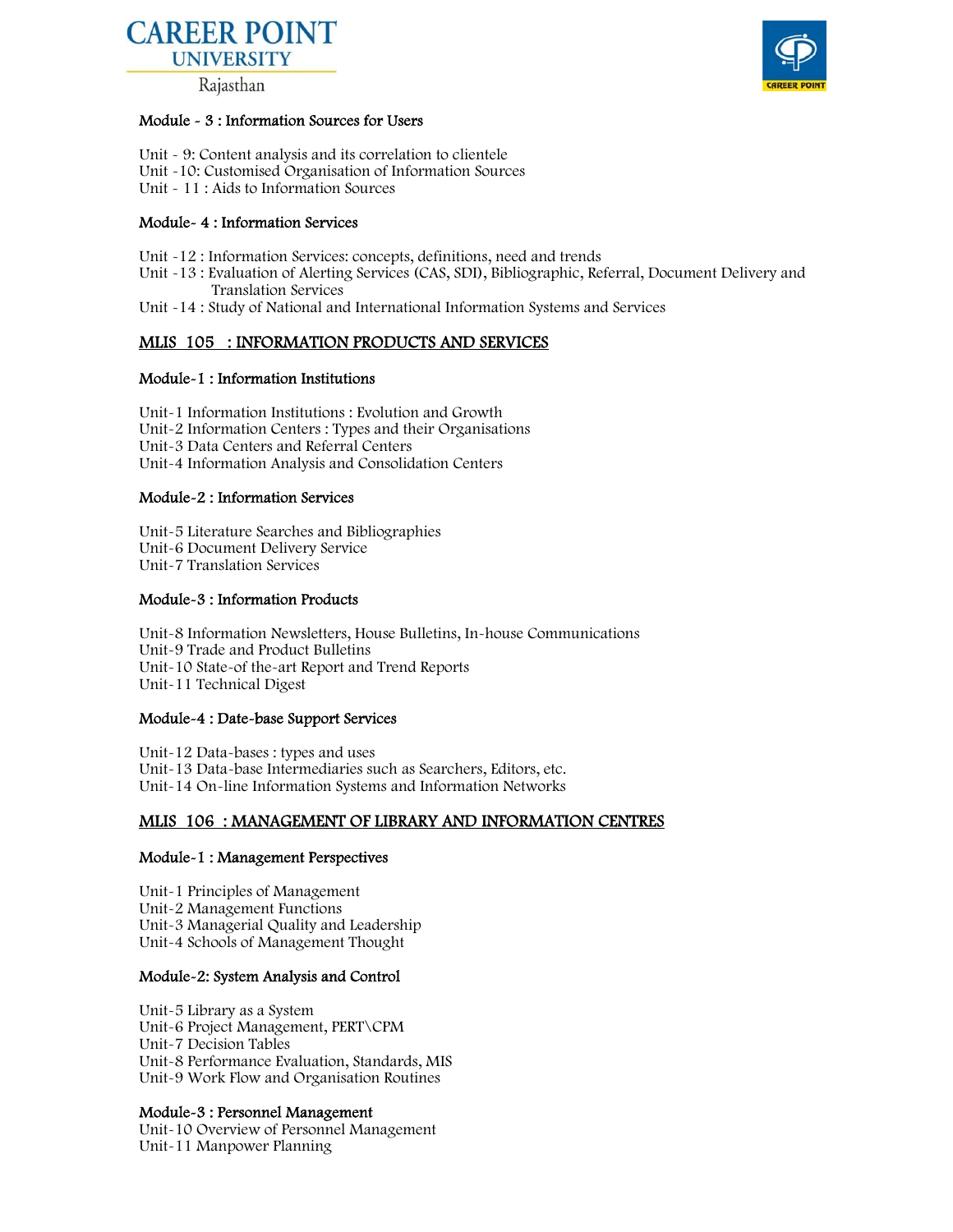

Rajasthan



Unit-12 HRD-Quality Improvement Programs Unit-13 Performance Appraisal Unit-14 Total Quality Management

#### Module-4 : Financial Management

Unit-15 Budgeting and Types Unit-16 Budgetary Control System Unit-17 Costing Techniques Unit-18 Cost Effectiveness and Cost Benefit Analysis Unit-19 Out Sourcing

#### MLIS 107 : INFORMATION TECHNOLOGY : FUNDAMENTALS & APPLICATIONS

#### Module-1 : Library Automation

Unit-1 Planning and Implementation of Library Automation Unit-2 Computer-based Acquisition Control Unit-3 Computer-based Cataloguing Gist & Unicode standard, ASCII, ISCII Unit-4 Computer-based Serials Control Unit-5 Retro-Conversion, Bar-coding

#### Module-2 : Database Management System

Unit-6 Database Models Unit-7 Software System Libsys, TLMS, VTLS, CDS/ISIS, Oracle/Postgras, SQM/MSSQL Unit-8 OPAC Systems Unit-9 Database Structure, Organisation and Search

#### Module-3 : Operating Systems and Programming

Unit-10 Single User Operating System - MS Windows Unit-11 Multiuser Operating System LINUX, UNIX, Windows NT Unit-12 Programming Languages; Algorithms Unit-13 Flowcharting Unit-14 Search and Sorting Algorithm and Data Structure

#### Module-4 : Networking

Unit-15 Resource Sharing through Networks Unit-16 Networks and their Classification Unit-17 Network Architecture and Services Unit-18 Bibliographic Information Networks

#### OPTIONAL PAPERS (ANY ONE)

#### MLIS 108 : PRESERVATION AND CONSERVATION OF LIBRARY MATERIALS

#### Module-1 : Concept of Preservation and Conservation of Library Materials

Unit-1 Need for Preservation Unit-2 Evolution of Writing Materials

#### Module-2 : Library Materials

Unit-3 Palm Leaves : Their Nature and Preservation Unit-4 Manuscripts, Books, Periodicals, Newspapers, etc. Unit-5 Non-Book Materials Unit-6 Micro-documents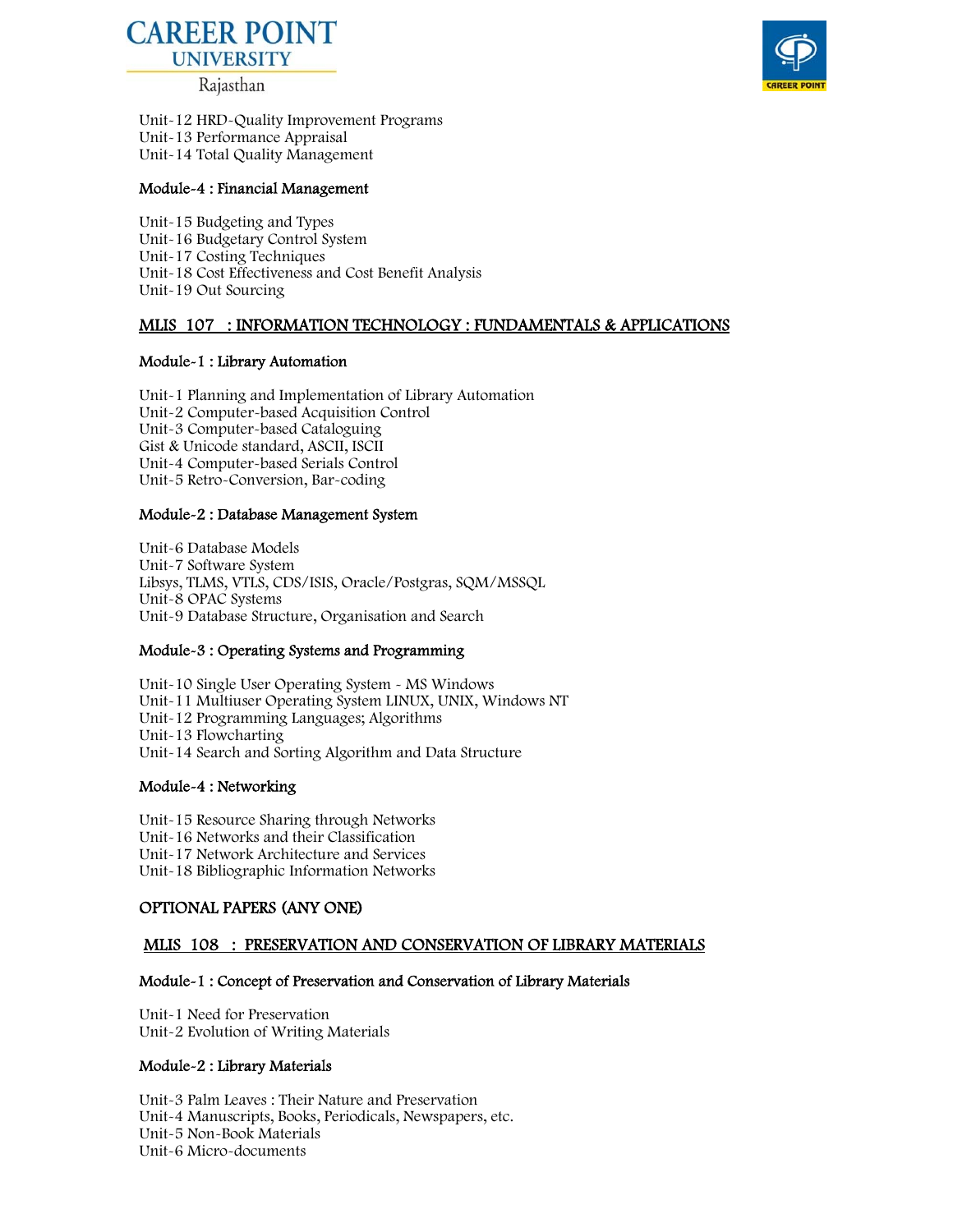# **CAREER POINT UNIVERSITY**

Rajasthan



#### Module-3 : Enemies of Library Materials

Unit-7 Physical Agents Unit-8 Chemical Agents Unit-9 Biological Agents Unit-10 Digital Preservation

#### Module-4 : Control of Deterioration

Unit-11 Environment Control Unit-12 Control of Micro-biological Agents Unit-13 Rehabilitation of Documents Unit-14 Repair and Restoration Unit-15 Conservation of Non-book Materials

#### Module-5 : Binding

Unit-16 Different types of Binding for Library Materials Unit-17 Binding Materials and their varieties Unit-18 Binding Process Unit-19 Standards for Binding

#### MLIS 109 : ACADEMIC LIBRARY SYSTEM

#### Module-1: Academic Library

Unit-1 Nature and Characteristics Unit-2 Role of Library in Academic Support System Unit-3 Librarian and Teacher, Coordinated academic Team Unit-4 Library as Learning Support Unit-5 Library and Higher Education

#### Module-2 : Kinds of Academic Library

Unit-6 Academic Institutions and their Libraries Unit-7 Users' Groups and their Needs Unit-8 Library Services and Users' Support within and beyond the Library Unit-9 Role of Library in different kinds of Academic Institutions Unit-10 Integration of Classroom teaching and Library Support

#### Module-3 : Organization and Management of Library Services

Unit-11 Departmentalization and Coordination of Library Services Unit-12 Library Committee and their Functions, Library Authority Unit-13 Curriculum Development and Collection Development Unit-14 Reference Services, Information Services and Referral Services Unit-15 Users' Services

#### Module-4 : Collection Development

Unit-16 Collection Development : Policies and Procedures Unit-17 Problems of Collection Development Unit-18 Library Collection—Books, Serials, etc. Unit-19 Cooperative Collection Management Unit-20 Infra-structural Facilities, Library Planning, Library Building, Equipment, etc.